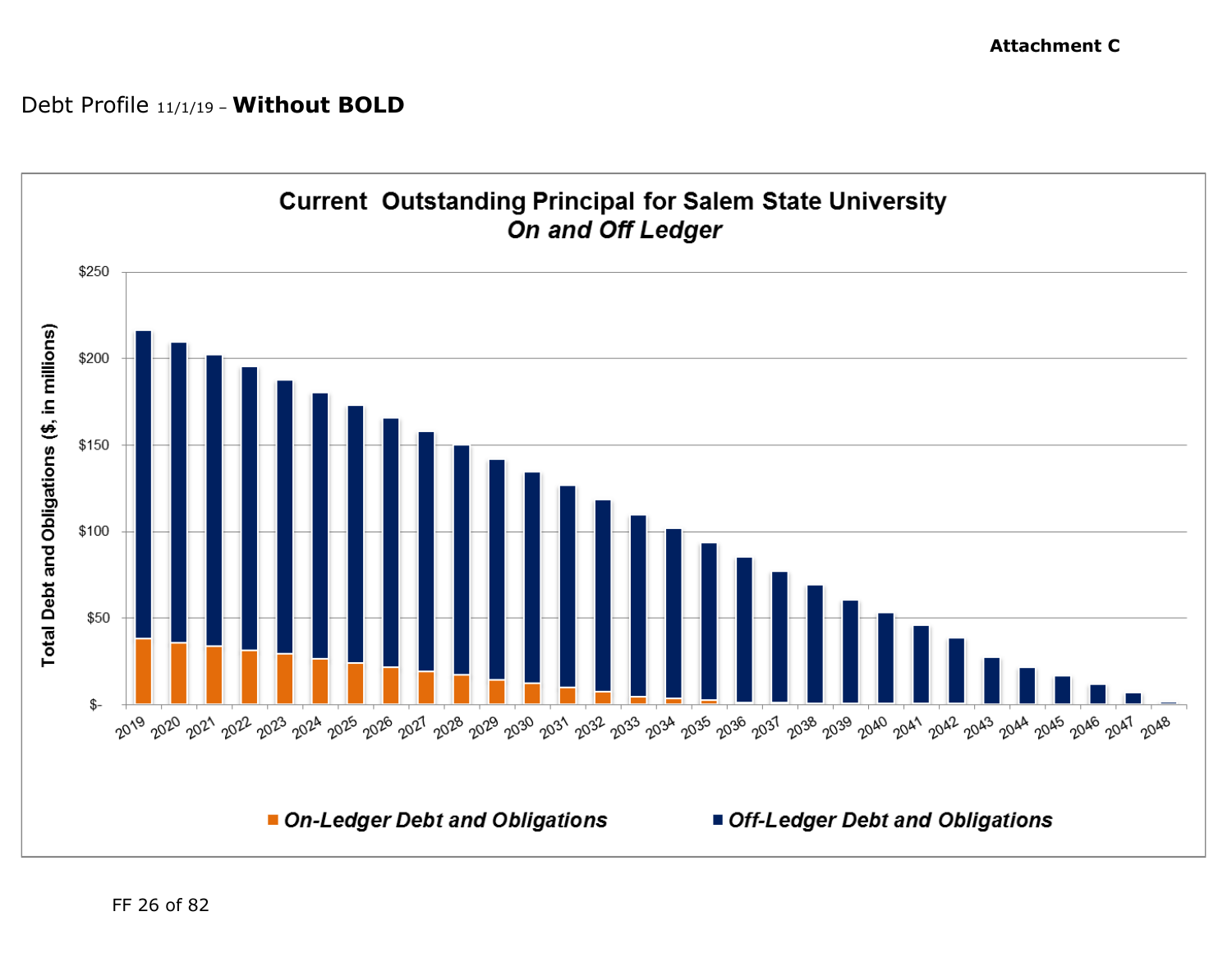# Future Debt Service Commitments 11/1/19 – **Without BOLD**

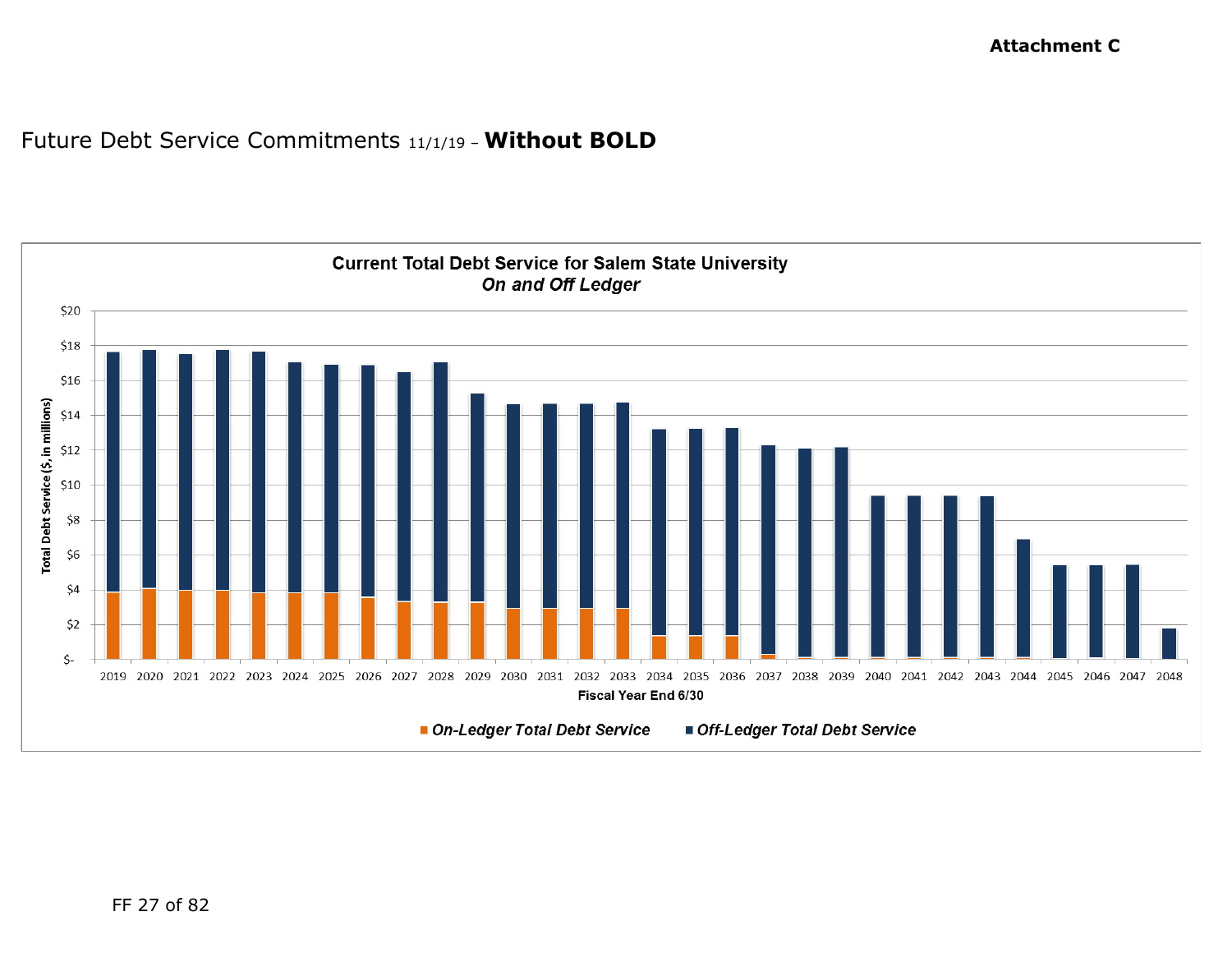**Attachment C**

# Future Debt Service Commitments 11/1/19 – **With BOLD of \$10 Million Additional Debt**



#### **Note:**

FY 2026 is \$0.5 million less with BOLD because the defeasance funding avoids a balloon payment that would have been due.

#### **Bates Commitments by Fiscal Year, Avoided by Defeasing the Debt Early:**

Current payments for Bates average \$585 thousand per year during FY 2022 - FY 2028. This is eliminated with the Project BOLD defeasance of the debt upon sale of the Bates residence hall. New debt for Project BOLD is \$10 million, or approximately \$800 thousand per year, extending to FY 2041.